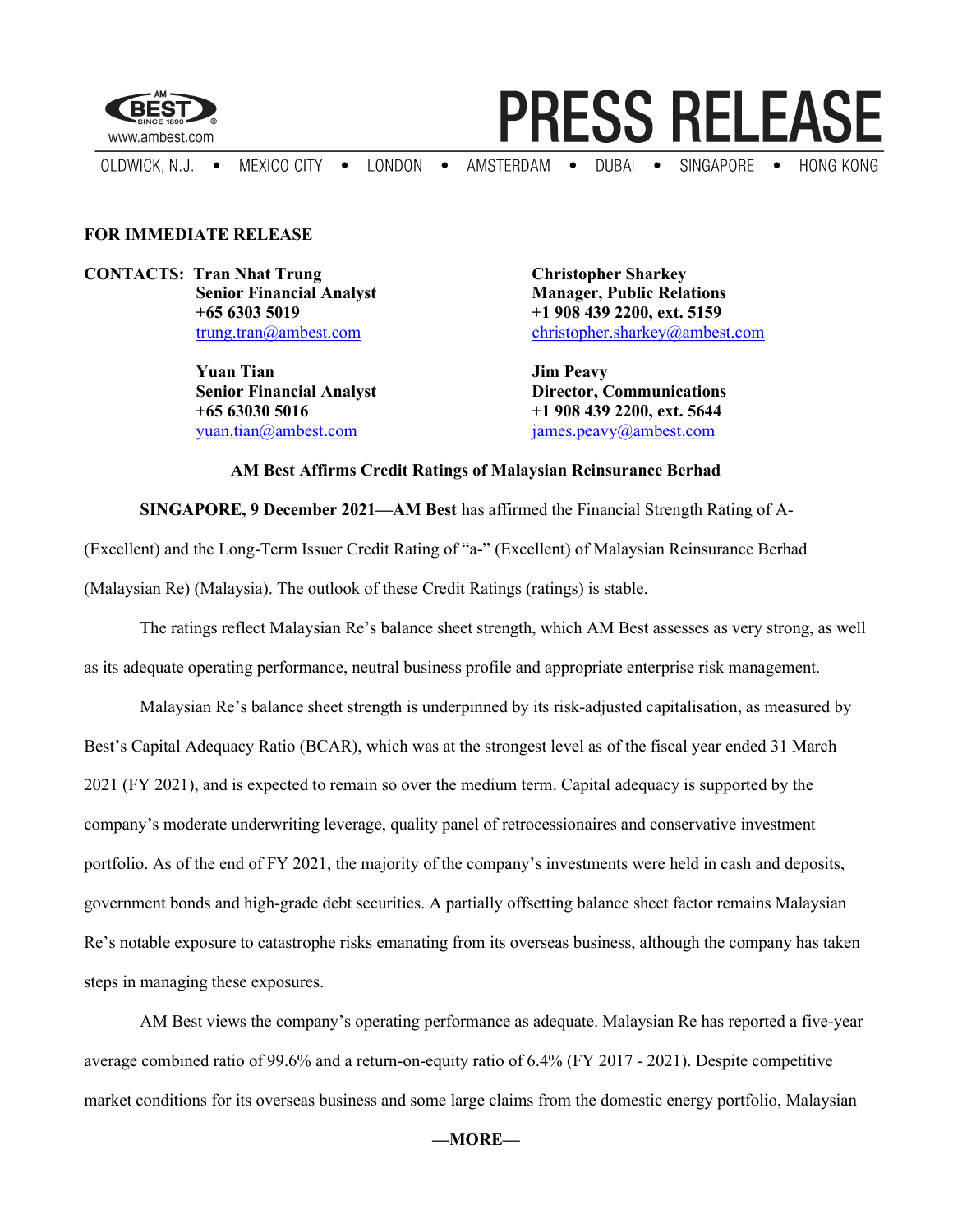

OLDWICK, N.J. . MEXICO CITY . LONDON .

AMSTERDAM . DUBAI . SINGAPORE . HONG KONG

**PRESS RELEASE** 

 $-2-$ 

Re reported an improved underwriting result in FY 2021. This was driven by a lower operating expense ratio and a reduction in the loss ratio for the company's domestic voluntary cession business and overseas Non-MENA portfolio. Despite the company's underwriting operations having exhibited thin margins over recent years, investment income arising from interest and dividends has remained strong and supported overall earnings. Prospectively, AM Best expects the company's investment results to experience some volatility amid the COVID-19 environment.

Malaysian Re is the largest non-life reinsurer in Malaysia, with a dominant domestic market share. The company benefits from a regulatory domestic cession arrangement, which contributes favourably to its overall premium volumes and technical profitability. However, this arrangement is subject to periodic regulatory reviews and approval. The company also underwrites a sizable portfolio of overseas business, which has grown in significance over recent years. As part of its business remodelling programme, Malaysian Re plans to expand further into non-traditional products, new markets and distribution channels to support business growth and diversification.

Ratings are communicated to rated entities prior to publication. Unless stated otherwise, the ratings were not amended subsequent to that communication.

This press release relates to Credit Ratings that have been published on AM Best's website. For all rating information relating to the release and pertinent disclosures, including details of the office responsible for issuing each of the individual ratings referenced in this release, please see AM Best's Recent Rating Activity web page. For additional information regarding the use and limitations of Credit Rating opinions, please view Guide to Best's Credit Ratings. For information on the proper use of Best's Credit Ratings, Best's Preliminary Credit Assessments and AM Best press releases, please view Guide to Proper Use of Best's Ratings & Assessments.